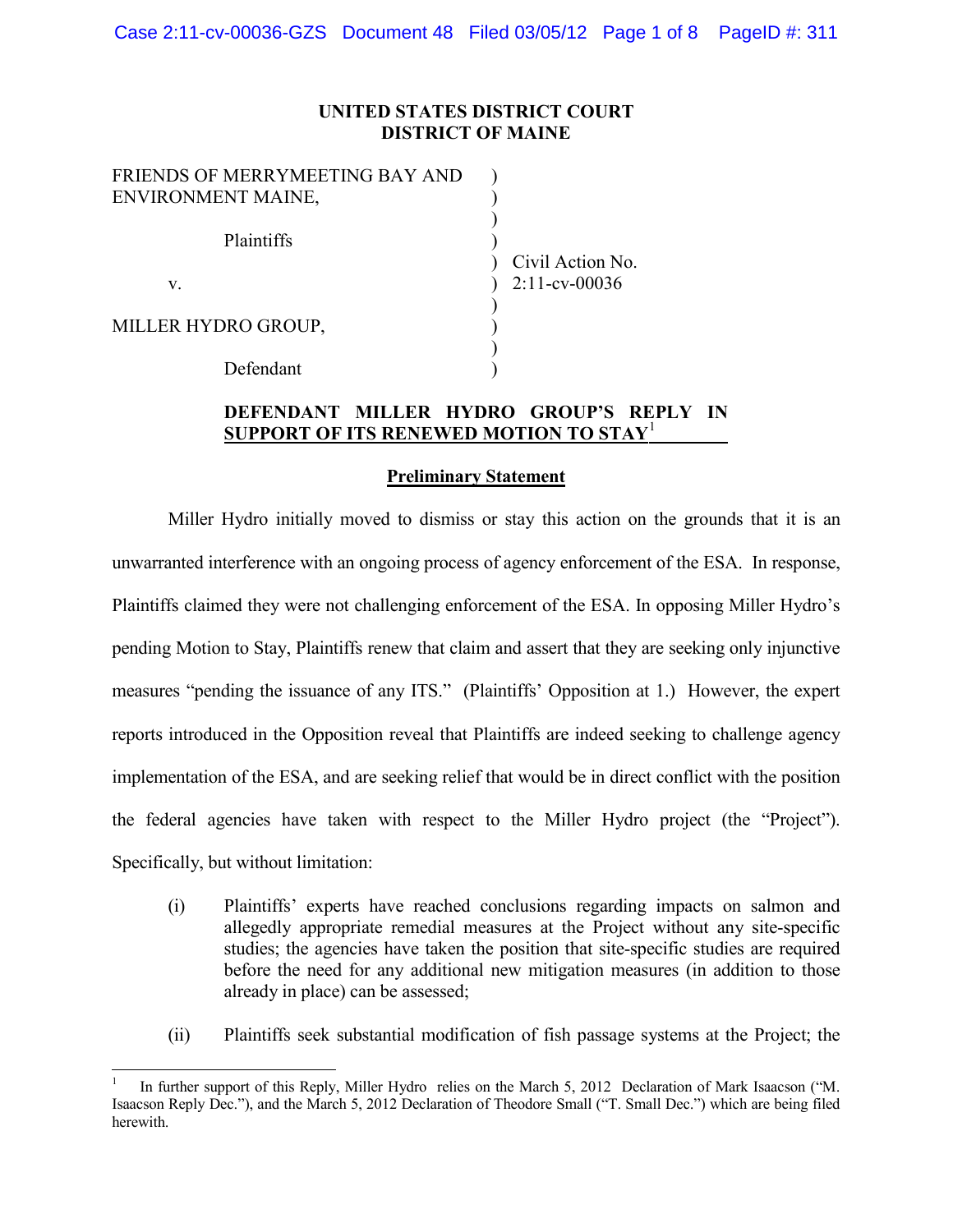existing fish passage systems were designed in consultation with federal fisheries agencies, and utilize state-of-the-art technology;

- (iii) Plaintiffs argue that the loss of one salmon could jeopardize the entire species; during the ongoing consultation process, NMFS has taken the position that the Project does not jeopardize the species; and
- (iv) Plaintiffs seek permanent alterations to the Project, which would remain in place after the issuance of an ITS; the agencies have stated they are prepared to issue an ITS that will permit Miller Hydro to work with the agencies to conduct site-specific studies for up to three years to determine whether any further mitigation efforts should be implemented.

The Updated Schedule that forms the basis of this Motion remains on track. Miller Hydro has already received feedback from NMFS on the draft BA, and both NMFS and FERC have agreed to a plan that will result in the issuance of an ITS under terms that are dramatically different than those that Plaintiffs wish to pursue in this action. This matter should be stayed to allow the agencies to formalize this agreement.

### **A. The Project Does Not Jeopardize GOM DPS Atlantic Salmon**

Plaintiffs' Opposition paints a grossly distorted picture of the status of the salmon population in the Androscoggin River and the effect of the Project on the species. Plaintiffs' Opposition further assumes as true the central factual issues in this case: (i) whether the Project is "taking" salmon in violation of the ESA; and (ii) whether these asserted takes are causing irreparable harm to the species. Plaintiffs' self-serving portrayal the alleged "facts" is not only inaccurate; it is inconsistent with the views expressed by the federal agencies.

There is no natal salmon population in the Androscoggin river, and there is very little accessible habitat in the river. (John Devine Report at  $3-6$ ).<sup>2</sup> For the ten years from 2001 to 2010, the mean number of Atlantic salmon recorded returning to the Androscoggin River per year was less than 11 fish, and an average of 9 per year were of hatchery origin (*i.e.,* strays from other

<sup>&</sup>lt;sup>2</sup> The report of John Devine, one of Miller Hydro's experts, is attached to the T. Small Dec. as Exhibit 1.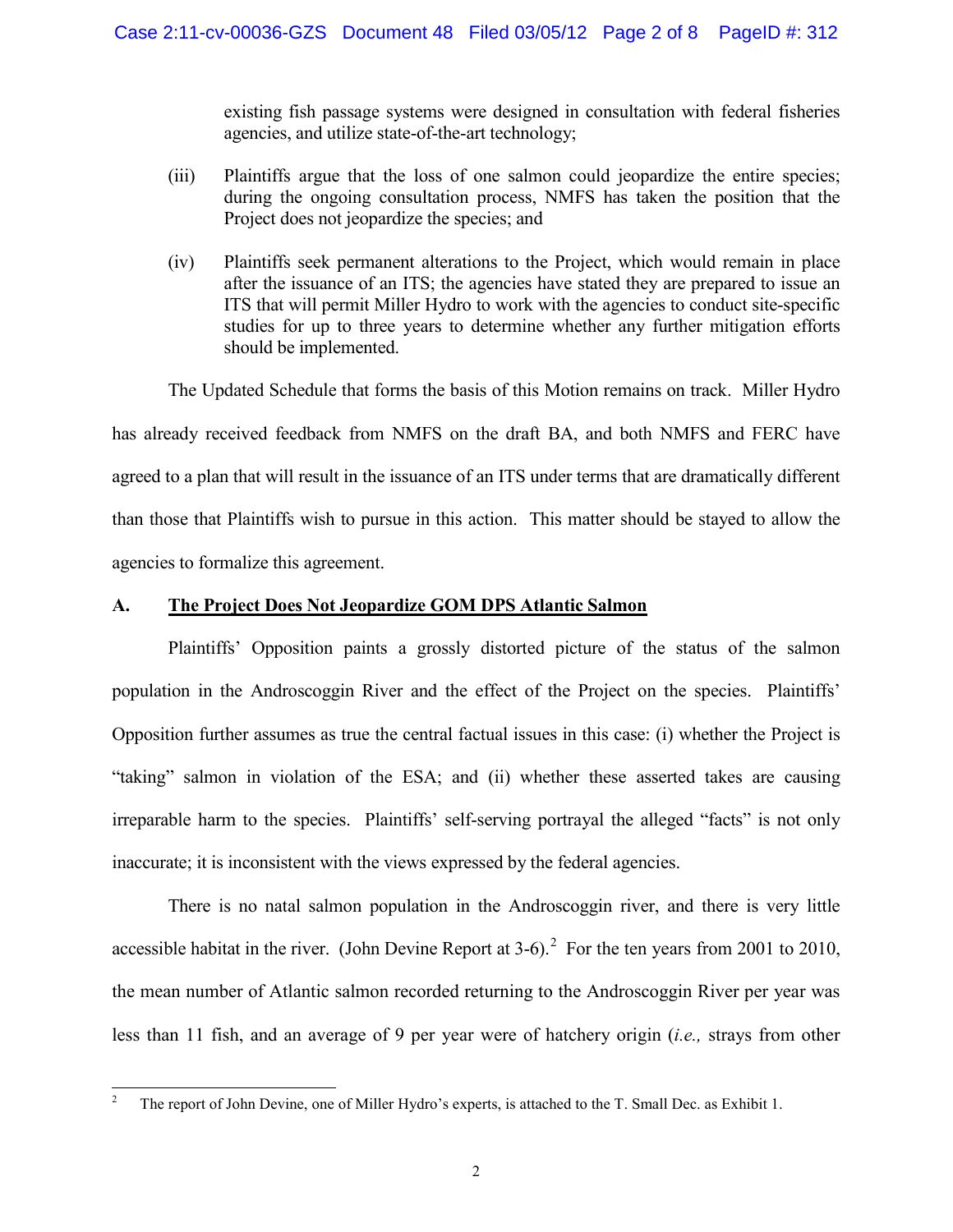watersheds). *(Id. at 6.)* The only "stocking" program consists of having school groups plant approximately 1,200 frye in a minor tributary downstream from the Project every year. (*Id.* at 4.) Survival estimates indicate that 0-3 adults would have been expected to return from the frye planted in this tributary since 2001, without regard to whether any dams existed on the river. (*Id.* at 8-9.) In short, there is no salmon population on the Androscoggin River that could be put in jeopardy by the Project. Moreover, the reports of Plaintiffs experts do not point to a single instance of actual harm to an actual salmon caused by the Project; rather, these reports are merely predictions of expected harm based on results from other projects on other rivers. *See* Randy Bailey Report *generally,* and at 9.

#### **B. The Agency Consultation Process Is On Schedule**

The parties are in compliance with requirements of the Updated Schedule, which is the foundation of this Motion.<sup>3</sup> (M. Isaacson Reply Dec. ¶ 5.) NMFS has provided it comments to the draft BA and Species Preservation Plan ("SPP") submitted on December 30, 2011.<sup>4</sup> NMFS has informed Miller Hydro that it expects that the consultation process will result in the issuance of an ITS. (*Id.* at ¶ 3(d).) Under an ITS, it is anticipated Miller Hydro will work with NMFS to design and conduct studies on the effectiveness of upstream and downstream fish passage at its facility for up to three years, beginning with the 2013 season. (*Id.* at ¶ 3.) Upon completion of the studies, Miller Hydro and the agencies will re-initiate consultation and devise a plan for implementing measures, if any, that are warranted by the studies. (*Id.* at ¶ 3(g).) A request to add the agreed conditions to the Miller Hydro license as necessary will then be submitted to

Plaintiffs critique the Updated Schedule as referencing only a Biological Opinion, not any ITS, and state that a Bi Op does not authorize an incidental take. Plaintiffs also suggest that an ITS would add to the current timeline. (Opp. at 3.) In reality, an ITS is issued as part of a Bi Op. 50 CFR 402.14(i); an ITS is not an added step in the process that has not been included in the Updated Schedule, nor an added step that will delay the consultation process.

The agencies have dedicated even more focus to the SPP than with BA. The BA is the Licensee's document whereas the SPP is essentially an Agreement between the Agencies and the Licensee. (M. Isaacson Reply Dec. at ¶ 2.)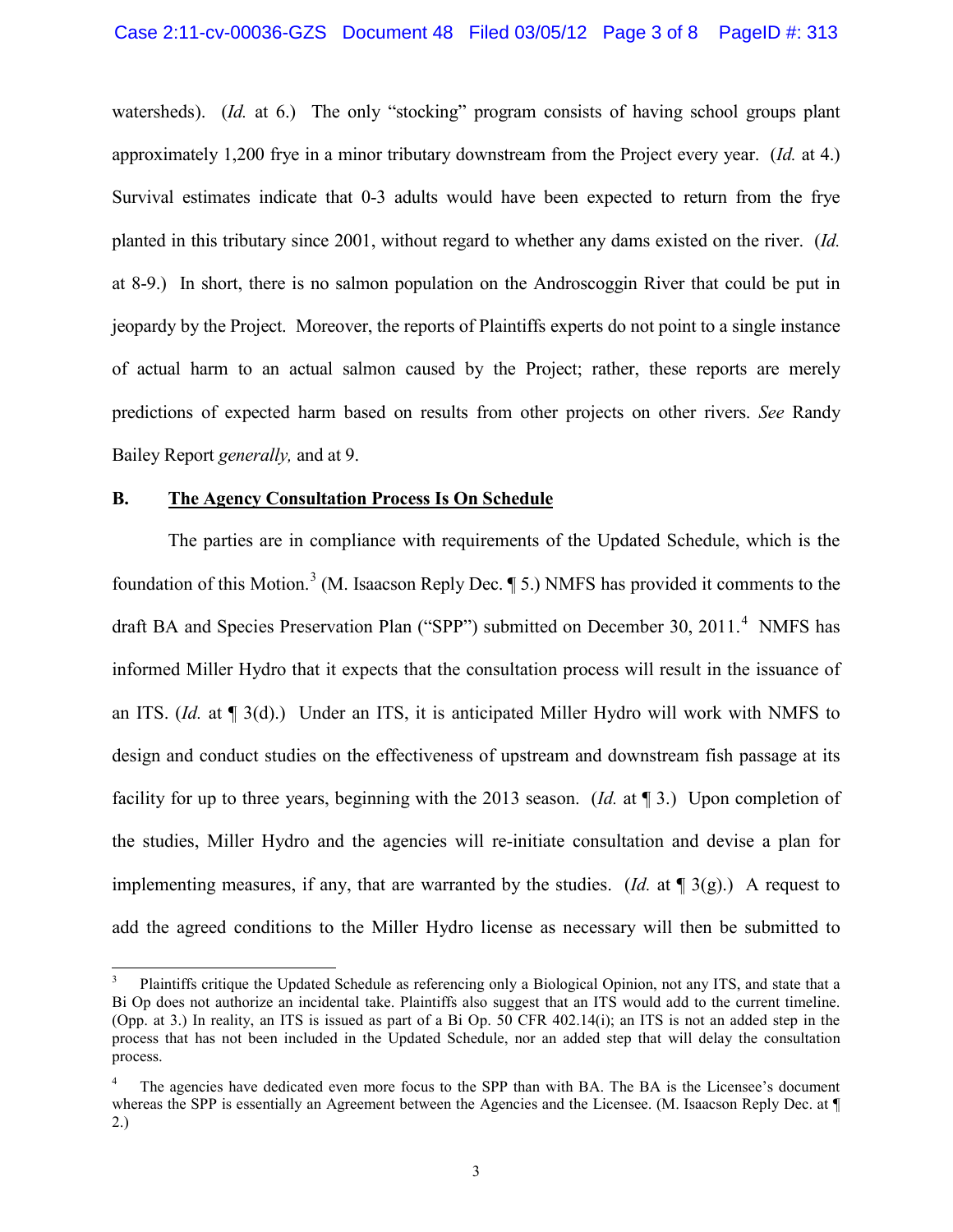FERC, which has indicated it will add the agreed conditions as necessary. (*Id.* at  $\P$  3(h).) Implementation of any new mitigation measures will occur in the summer season after this consultation. (*Id.* at 3(i).)<sup>5</sup>

## **C. This Action Should Be Stayed Pursuant To The Primary Jurisdiction Doctrine**

#### **1. Plaintiffs' Claims Implicate Tasks Assigned To Federal Agencies**

The questions of whether and to what extent Miller Hydro's facility impact Atlantic salmon and what new measures might be necessary to mitigate any such impact are the central questions being addressed in the Section 7 consultation process. (Motion at 4, 7.) In addition, in order to grant the injunctive relief Plaintiffs seek, the Court would necessarily have to determine whether the Miller Hydro facility causes harm to salmon as a species, rather than to individual salmon. *See Animal Welfare Institute v. Martin*, 668 F.Supp.2d 254, 264 (D. Me. 2009), *aff'd* 623 F.3d 19 (1st Cir. 2010). These are matters expressly assigned to federal agencies in the consultation process. *See* 50 C.F.R. §§ 402.13-402.14.

### **2. Agency Expertise Can Help Resolve Facts Before The Court**

Plaintiffs argue that this case is not "too technical for this Court to decide." (Opposition at 5.) This misconstrues the pertinent standards under the primary jurisdiction doctrine. "The doctrine, informed by principles of deference to agency decision making, gives effect to the eminently sensible notion that 'in cases raising issues of fact not within the conventional experience of judges or cases requiring the exercise of administrative discretion, agencies created by Congress for regulating the subject matter should not be passed over.'" *Massachusetts v. Blackstone Valley Elec. Co.,* 67 F.3d 981, 992 (1st Cir.1995) (quoting *United States v. Western Pacific Railroad Co.,* 352 U.S. 59, 64 (1956)). "The doctrine is intended to serve<sup>[</sup>] as a means

The agencies' views contrast starkly with the relief sought by Plaintiffs. Plaintiffs seek, among other things, (i) immediate operational shutdowns; (ii) vague, undefined studies; (iii) the construction of a fish hatchery, which, according to Plaintiffs, would take a year to complete; (iv) the design of new fish passages "within 12 months"; and (v) significant, permanent alterations to Miller Hydro's facility that would not be completed this Fall. (*See* Randy Bailey Report, a copy of which is attached to the T. Small Dec. as Exhibit 2 at pp. 40-41, 116.)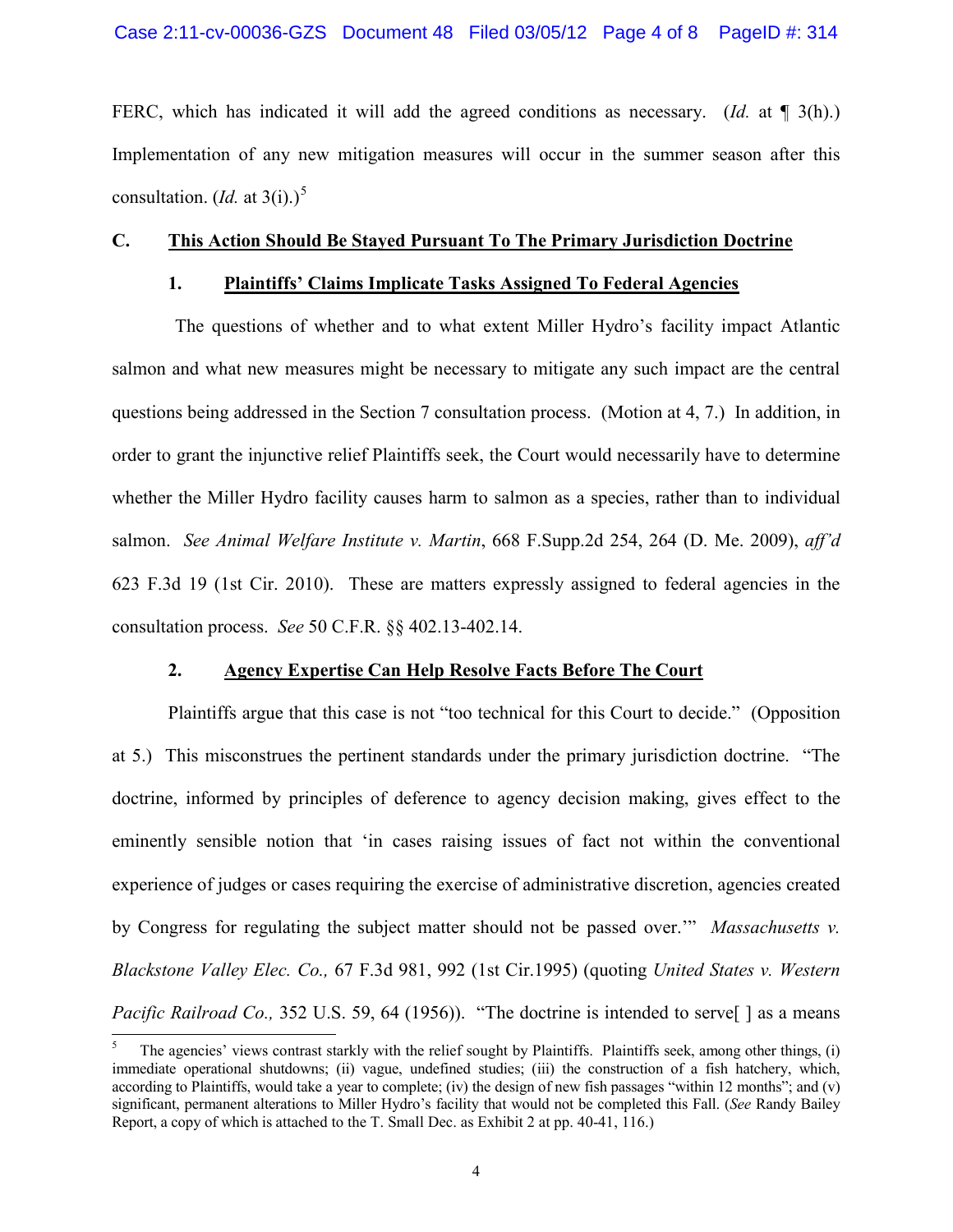of coordinating administrative and judicial machinery, and to promote uniformity and take advantage of agencies' special expertise." *Id.* (internal quotations omitted).

Thus, the question under the primary jurisdiction doctrine is not, as Plaintiffs suggest, whether the Court lacks any ability to resolve the dispute. Rather, the question is whether the issues raised in the dispute implicate agency expertise that should be afforded deference. Such deference is appropriate in this case. *Babbitt v. Sweet Home Chapter of Communities for a Great Oregon,* 515 U.S. 687, 703 (1995)).

### **3. Permitting Completion Of The Consultation Process Would Aid The Court**

Plaintiffs argue that awaiting agency action would not aid the Court because "agencies are not addressing the *current* unauthorized takes that have been ongoing." (Opposition at 6) (emphasis in original). As discussed in the Motion, the issuance of an ITS, as opposed to the issuance of an Incidental Take Permit, *does* constitute a conclusion that there is no prohibited taking within the meaning of the ESA. (Motion at pp. 3-4.) In addition, other questions raised by Plaintiffs' request for relief, including what impact any take has on the species as a whole, *Animal Welfare Institute*, 668 F.Supp.2d at 264, and what new measures, if any, should be implemented to mitigate that impact are being addressed, and already have been significantly answered by the agencies. Allowing the agencies a few months to complete consultation would aid the Court in resolving these questions.

## **D. The Court Should Exercise Its Inherent Authority to Stay This Action**

Plaintiffs raise three arguments as to why the Court should not exercise its inherent authority to stay this case: (i) a stay will cause significant hardship to salmon; (ii) the equities favor continuing the case; and (iii) a stay would not conserve judicial resources. All three arguments are without merit.

#### **1. A Stay Will Not Harm Atlantic Salmon**

5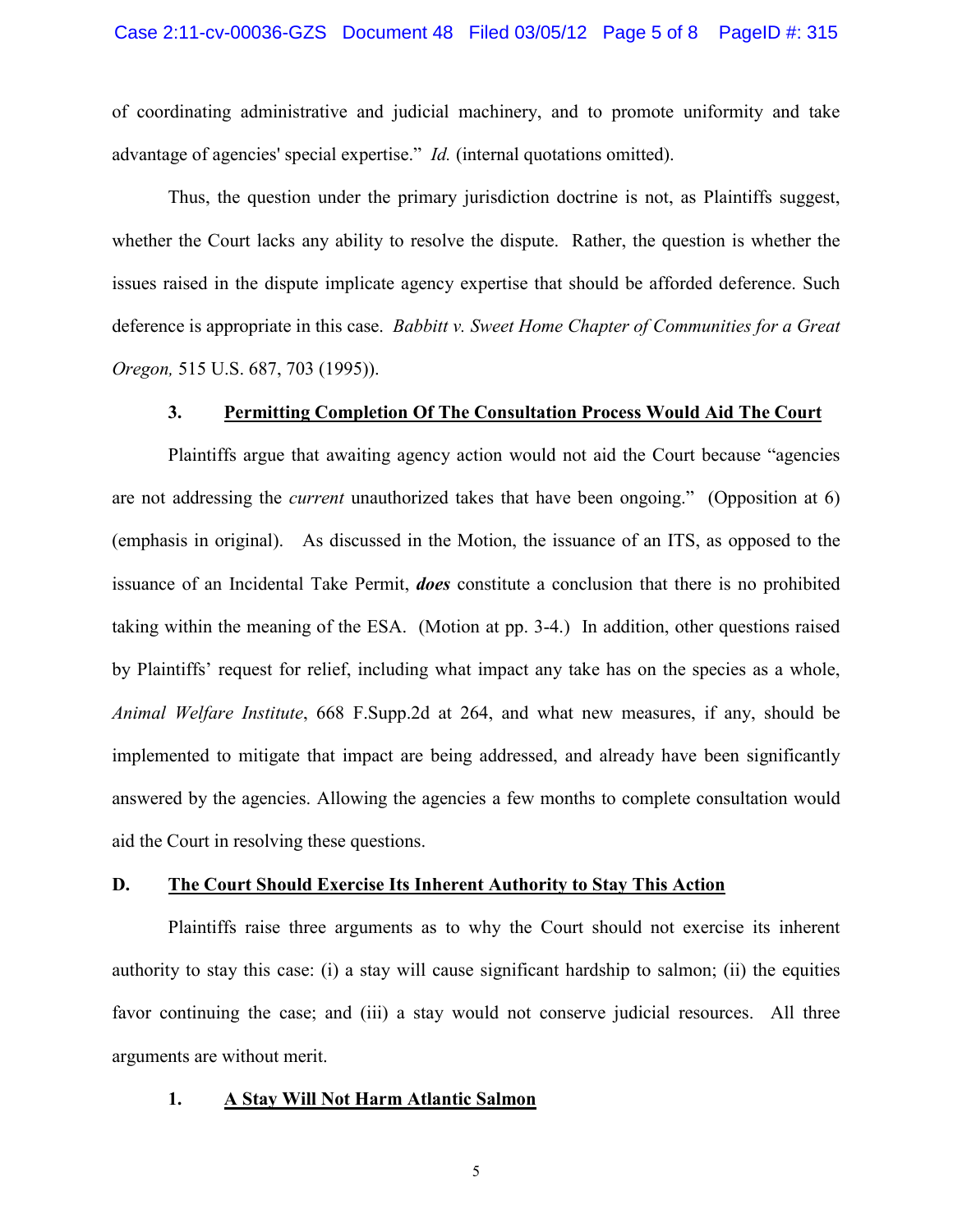Aside from, or perhaps consistent with, the fact that there is no natal salmon population in the Androscoggin River, during consultation the agencies have taken the position that the Project does not pose a threat to the Atlantic salmon species, and that a three-year period is necessary to conduct site-specific studies. (M. Isaacson Reply Dec. at ¶¶ 3-4.) There is currently no evidence that the Project poses a threat to salmon. Clearly, the Agencies do not agree that any impact the Project may have on salmon during a stay poses any immediate threat to the species. Of course, the Court cannot resolve such issues in the present Motion. Yet, that is the very point of the Motion: the circumstances of this case will inevitably require the Court resolve conflicts between the positions taken by Plaintiffs and the positions taken by federal agencies in the consultation process. A stay would eliminate the possibility that the Court's decisions and the agencies' decisions would conflict, and would, therefore, eliminate the possibility that Miller Hydro could be subjected to conflicting outcomes.

A stay will have no measurable impact on any relief Plaintiffs seek. For the most part, the relief Plaintiffs seek, if granted, could not be implemented for many months, or longer (T. Small Dec.  $\P$  4 and Ex. 2 thereto at 40-41, 116.); the measures proposed by Plaintiffs cannot be implemented this Fall under any circumstances.

### **2. The Equities Weigh In Favor Of A Stay**

Plaintiffs' incendiary charge that Miller Hydro made a business decision to harm salmon (Opposition at 8) is demonstrably false. The Project is equipped with state-of-the-art fish passage systems that were designed with the guidance of federal agencies. (J. Devine Report at 9-10.). Miller Hydro has been working closely with the agencies since the ESA listing -- less than two years ago -- to develop a comprehensive plan to assess the Project's impact on salmon and, if necessary, implement additional protective measures. Plaintiffs may not view this plan as sufficient. But this is not the proper forum to challenge that plan. *Bennett v. Spear*, 520 U.S. 154,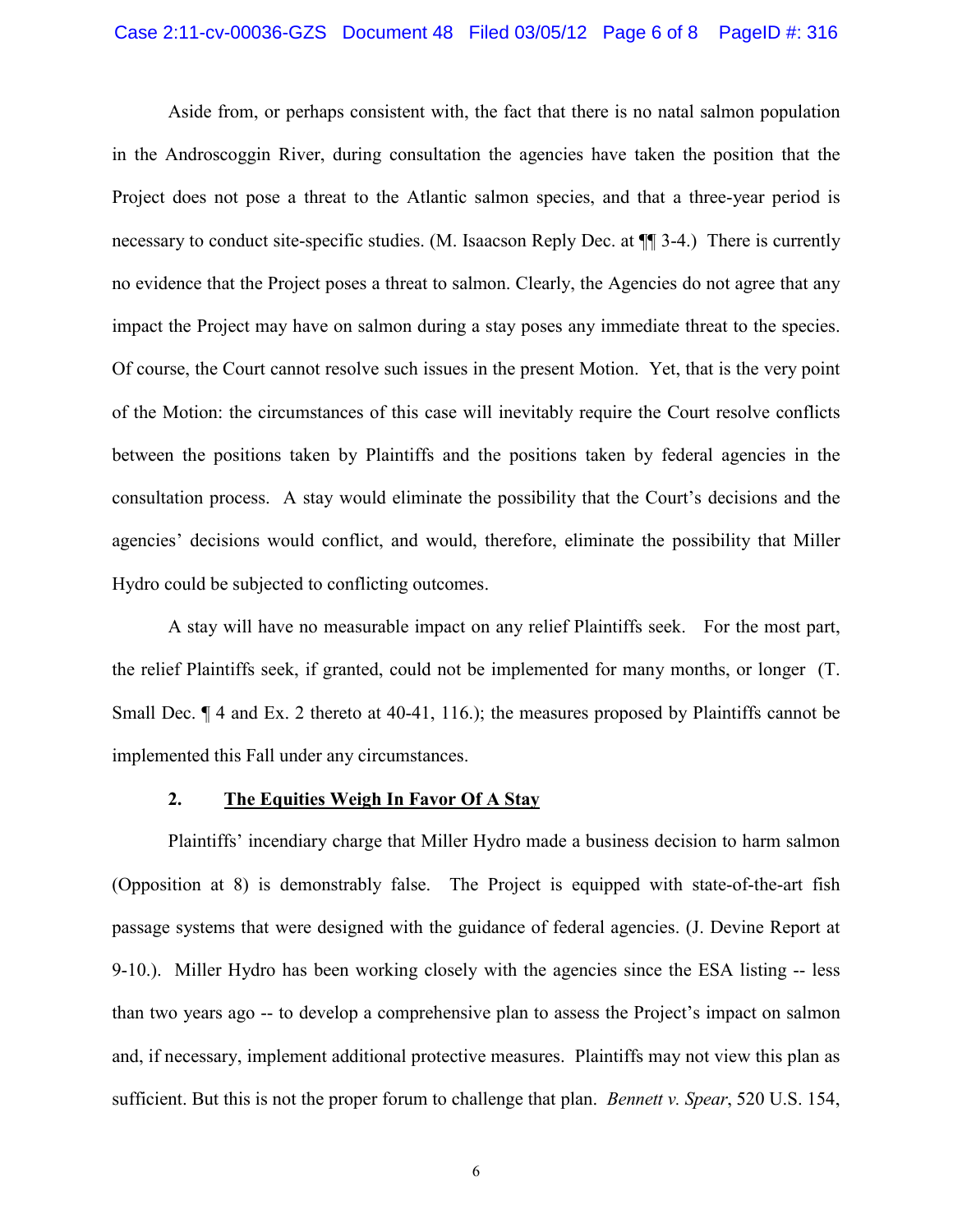173-174, 179 (1997). Nor would it be appropriate or equitable to subject Miller Hydro to Plaintiffs' dramatically different plan.

### **3. A Stay Will Conserve Judicial Resources**

To argue that a stay would not conserve judicial resources, Plaintiffs cite a portion of the Recommended Decision on Miller Hydro's original Motion to Dismiss. In that excerpt, the Court stated that the issuance of a *permit* is irrelevant to the question of whether a take is occurring, and that speculation that a conflict may arise with agency action is not a reason to stay the case. (Opposition at 9.) Although issuance of a permit might not implicate the taking question before the Court, the issuance of an ITS would. (Motion at 3-4.) In addition, based on consultation to date, we are past the point of speculation about the agencies' conclusions. Miller Hydro's facility does not pose a threat to the species, and, as a result, the agencies are prepared to authorize the issuance of an ITS. The only way those conclusions would not conflict with the Court's findings would be if the Court were to find either that Miller Hydro has not committed a take or that, whether or not a take has occurred, the relief requested by Plaintiffs should not be granted. A stay will eliminate the risk of conflicting outcomes in the agency process and this action.

Dated: March 5, 2012 Respectfully submitted,

/s/ Theodore A. Small

Paul McDonald Theodore A. Small Bernstein Shur 100 Middle Street; PO Box 9729 Portland, ME 04104-5029 207-774-1200

Attorneys for Defendant Miller Hydro Partners Limited Partnership